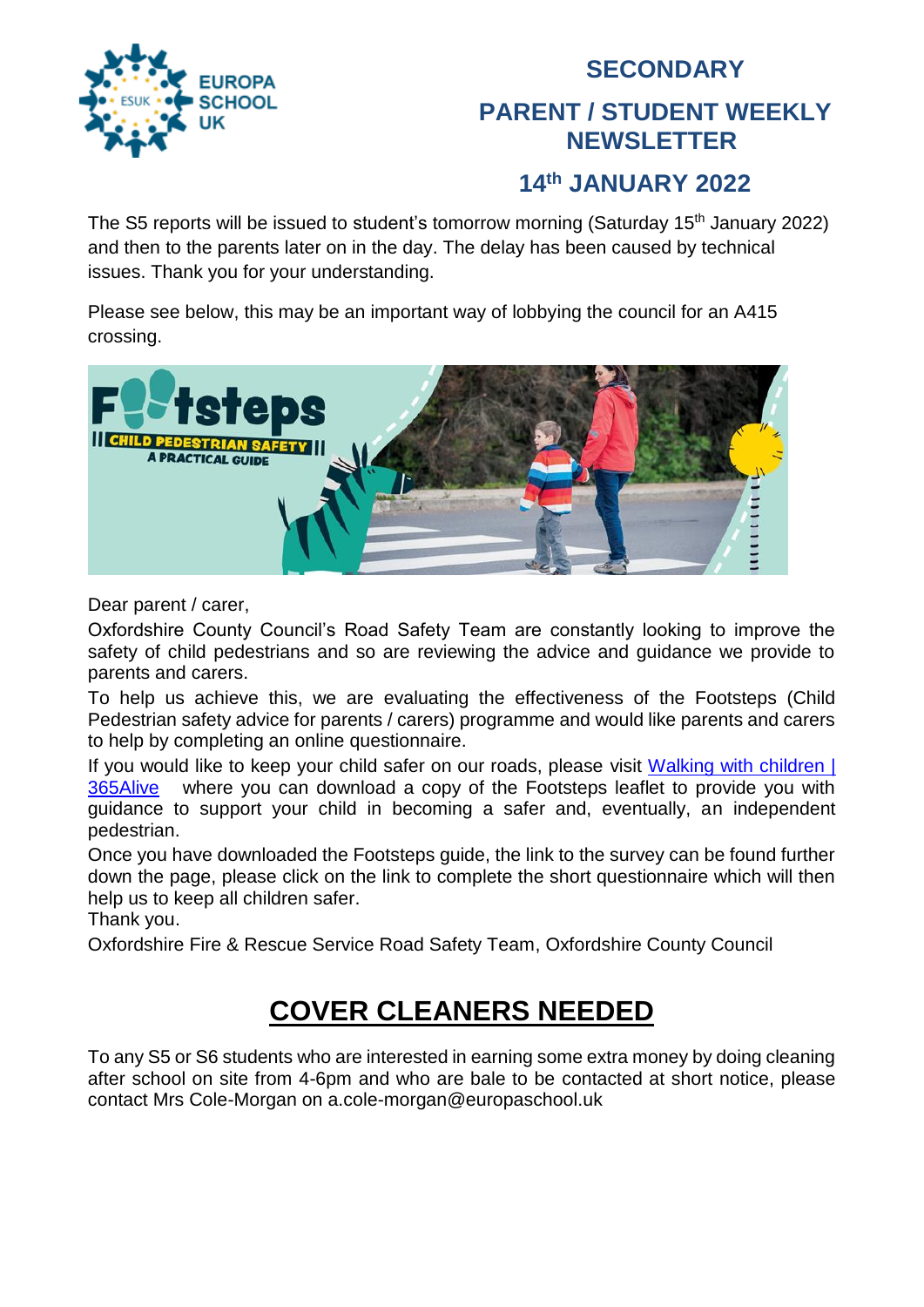### **Update on the delivery of the 12 to 15 vaccination programme**

Young people aged 12 to 15 in England will be offered a second dose of the Pfizer-BioNTech COVID-19 vaccine at a minimum of 12 weeks from the first dose, following advice from the Joint Committee on Vaccination and Immunisation (JCVI).

NHS England have now confirmed that, as with first doses, healthy school-aged children aged 12 to 15 will be able to receive their COVID-19 vaccination in their school next term, as well as having the option to receive the vaccine out of school, such as through vaccination centres. These offers will run in parallel.

More information for schools on the vaccination programme and how second dose delivery will work, including information on consent gathering, will be published by the UK Health Security Agency (UKHSA) shortly.

We are grateful to schools for their ongoing support with the rollout of the 12 to 15 vaccination programme. Vaccinating young people is increasingly important for keeping them, their friends, family members and teachers safe as we approach the Christmas holidays.

#### [NHS booking system.](https://www.nhs.uk/conditions/coronavirus-covid-19/coronavirus-vaccination/book-coronavirus-vaccination/?utm_source=14%20December%202021%20C19&utm_medium=Daily%20Email%20C19&utm_campaign=DfE%20C19)

Further information on vaccination for [12 to 15 year olds](https://www.nhs.uk/conditions/coronavirus-covid-19/coronavirus-vaccination/coronavirus-vaccine-for-children-aged-12-to-15/?utm_source=14%20December%202021%20C19&utm_medium=Daily%20Email%20C19&utm_campaign=DfE%20C19) is available on the NHS website.

### **S1 CONSTRUCTION CHALLENGE DAY FRIDAY 21st JANUARY 2022**

S1 will take part in a Construction Challenge day next week on Friday 21st January. This will be an off-timetable day which will follow a Skills Builder Challenge day based around redeveloping a rundown seaside town. Students will look at developing the 8 key skills builder skills with a focus on speaking, listening, teamwork and aiming high.

At the end of the day the winning teams will go in a virtual trip and present their winning ideas and the other teams will attend a special construction careers fair to understand the variety of construction careers and how to enter these careers. If you work in construction and would like to join us as part of the careers fair or to support any aspects of the day please get in touch with Mrs Powell [\(l.powell@europaschool.uk\)](mailto:l.powell@europaschool.uk).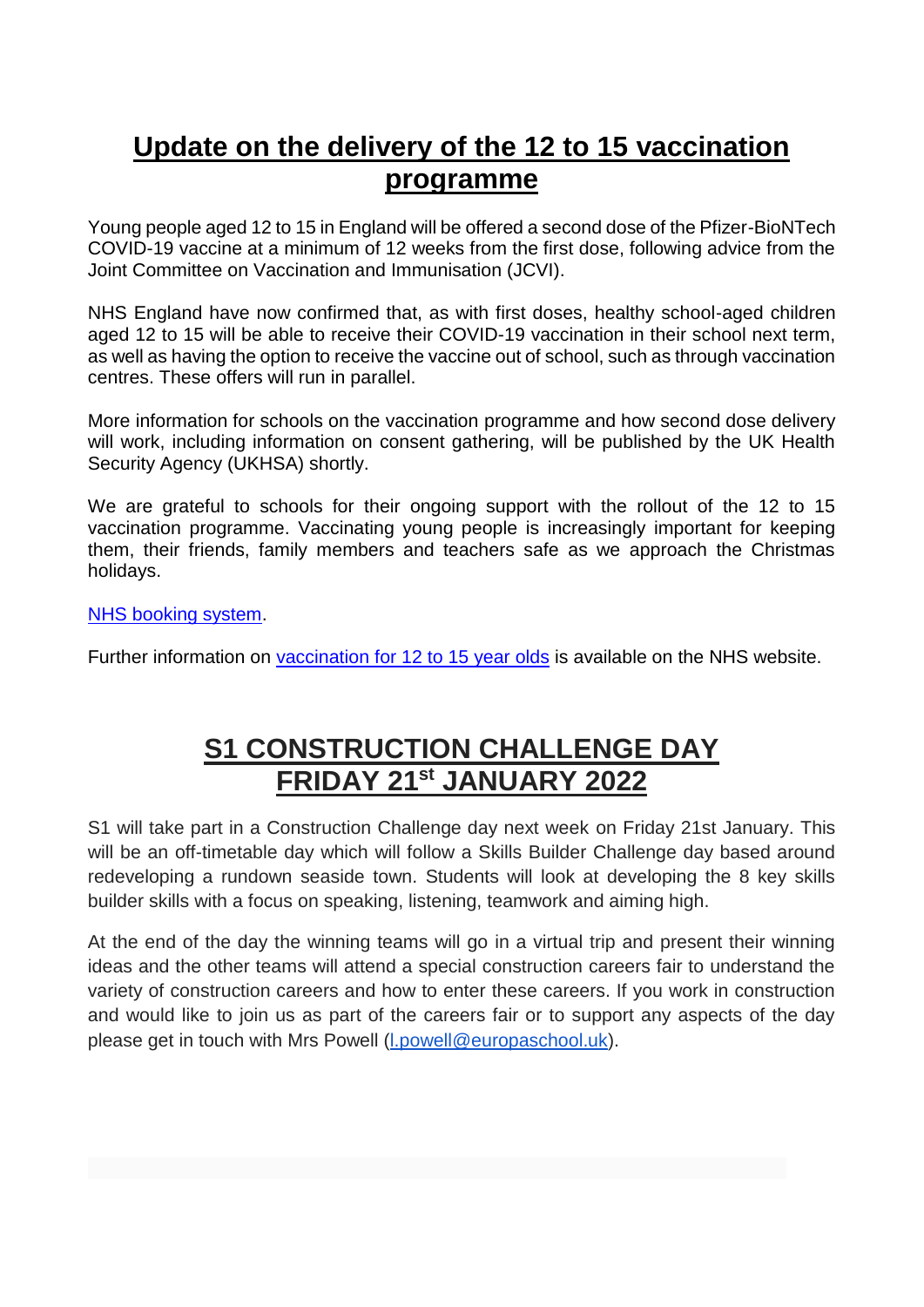# **Spring Term Career Opportunities For Ages 12-18**

### *Available in 20+ industries: In-person at UCL or live online*



Your students can now register for our spring term career opportunities, which are available in 20+ cutting-edge industries. **Students will learn directly from some of the UK's best professionals** - doctors, forensic scientists, architects, MPs, filmmakers, engineers and more - through a series of live, interactive simulations which provide tailor-made, professional experience to ages 12-18.

Students can choose to attend either at UCL or live online from the comfort of their own homes. **We expect to be fully-booked for our most popular programmes by 30th January.**

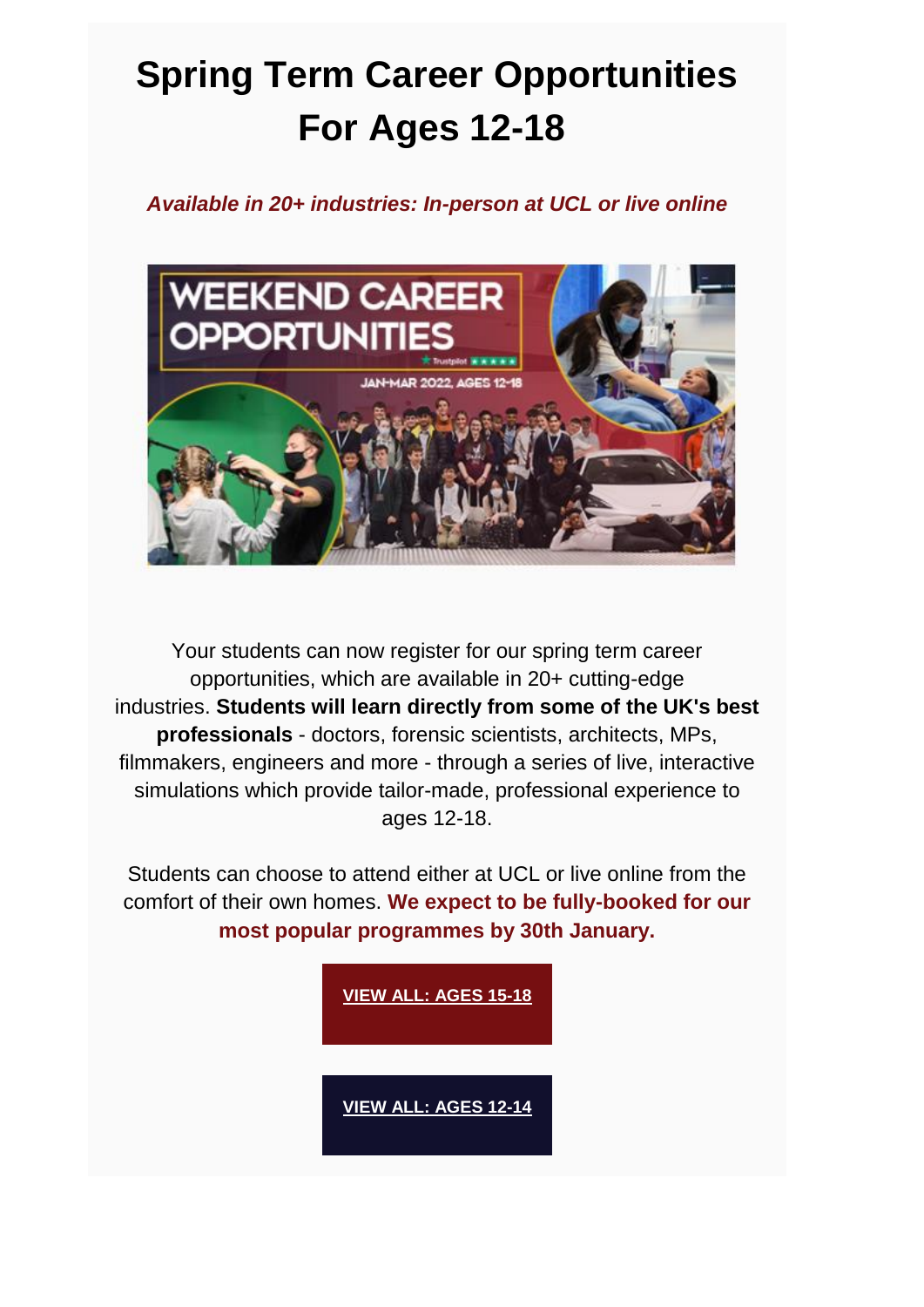### **FITZWILLIAM COLLEGE ESSAY COMPETITION**

Essay competitions in a variety of subjects for pupils in Year 12 (England and Wales), S5 (Scotland), Year 13 (Northern Ireland), or equivalent to explore their interests beyond the school curriculum. This year there will be essay competitions in Ancient World & Classics, Archaeology, Architecture Design, History, Land Economy, and Medieval World. The deadline for all competitions is: Tuesday 1st March 2022

[https://www.fitz.cam.ac.uk/admissions/undergraduate-admissions/opportunities-prospective](https://www.fitz.cam.ac.uk/admissions/undergraduate-admissions/opportunities-prospective-applicants/essay-competitions)[applicants/essay-competitions](https://www.fitz.cam.ac.uk/admissions/undergraduate-admissions/opportunities-prospective-applicants/essay-competitions)



We are delighted to announce that the Oxford and Cambridge Student Conferences will be going ahead in 2022. The conferences will be virtual-only and are taking place in the second half of March 2022. Students can book onto the conferences individually and bookings will open at the end of January 2022.

We will be posting further updates and developments about the conferences on our website, and we look forward to welcoming you and your students to the conferences in March 2022!

**Find out [more](https://www.undergraduate.study.cam.ac.uk/events/student-conferences)**

### **SPORT**

Fixtures Thursdays' have arrived. Leading the way, as they frequently do, was the S6 and S7 Girls with a basketball team against St Helen and St Katharine. The opposition settled quickly into the match, showing their evident experience. We put together some nice passages of play but were unable to capitalise on our possession.

The first half ended 10-0. Second half, clean slate and now we started to show what we were made of. Defence picked up and SHSK were unable to break us down, we were crisp in our passing and we looked like the better basketball playing side. The second half finishing 5-4 to us. Pelin scored our points and Gypsy was named player of the match. Well done everyone, a great start on which to build.